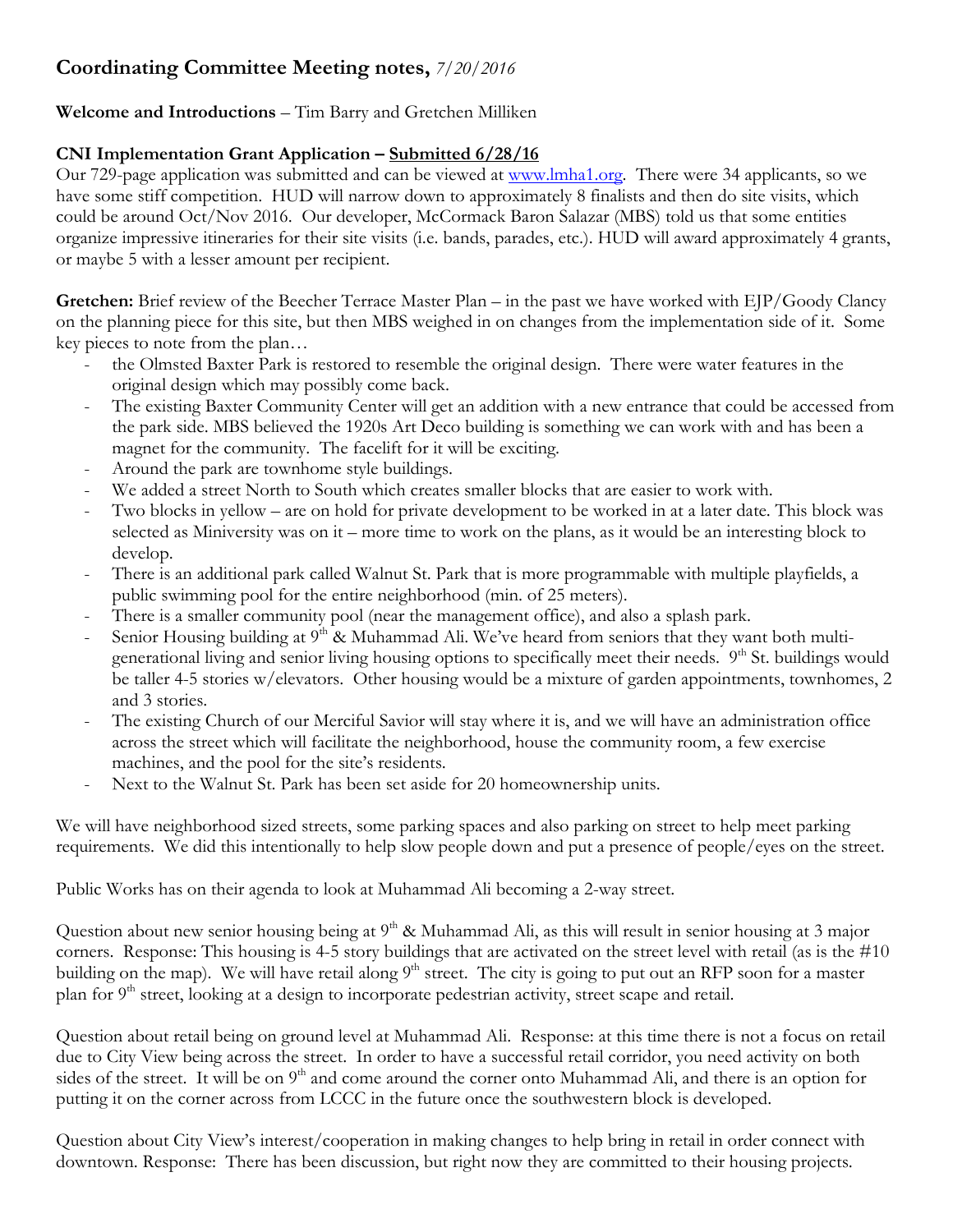They currently have a 2-year financial commitment to the expansion of the Park Duvalle Community Health Center, but once complete they are enthusiastic about future plans to help reorient 9<sup>th</sup> street. There have been discussions about a grocery store and also opening 11<sup>th</sup> street again as a thru-way. The SDAT report honed in on the Porter Paints spot because it could compliment the future plans of LCCC. City View is also an important component of the overall Transformation Plan.

Concern of the berm on  $9<sup>th</sup>$  Street and lack of parking for the intense use of  $9<sup>th</sup>$  Street. Response: The berm is going to be removed. Currently, we cannot afford the structure parking; however, the future development of 9<sup>th</sup>/Jefferson St. could also bring in intense use and the opportunity/space for the structured parking.

How does this play off of the vision put forth by LCCC for Muhammad Ali? Response: There are three nodes of activity on Muhammad Ali: 9<sup>th</sup> Street, the Church, and at LCCC. Retail can't work on just one side of the street. There were mentions of just making the building look like retail until retail could be attracted; such as office space on the ground level (LMHA offices, etc.).

The land has now been rezoned for commercial use as well as residential. Currently, this is a placeholder design. It is subject to change as conditions and economy change. We must have a lot of flexibility. The current site plan reflects MBS' input - they have been successful with 11 Choice grants, which are a little over half of the grants that have been awarded. We were also clear about what we wanted to see per the resident surveys and feedback from community meetings. For example, the public pool, which many shy away from due to liability reasons. Because of resident feedback, we were clear about the desire for a pool – we have one in the plan large enough to accommodate a swim team and are potentially looking at year-round use. It could be run by a community organization instead of the Parks Dept. We continually look at ways to have the community invested and also to sustain the neighborhood as much as possible.

Sam: Expressed concern about facing challenges with convincing developers of our overall transformation plan for Russell, not just Beecher Terrace. Their dollars are critical to help us pull this off. Russell need economic development and job creation, and has the advantage of being downtown.

Response: There is a simple formula we follow and have had in depth conversations with MBS, and that is – "Retail follows rooftops", so we have been pushing MBS on density for that reason. Russell is close to downtown, but it is on the edge with a few streets, the federal buildings, office buildings, etc. in between Russell and downtown. It's not currently where people come to shop. While it's close to downtown and there is a lot of opportunity, there is also a lot of work to be done. It's also important that we care for Beecher Terrace (BT) residents as they are the only people we will be asking to move during this process. Therefore, BT residents receive top priority.

The Action Activities Grant gives us opportunity to determine what the most important things are for the community. What LCCC is about to do with the internet service will have such a huge impact. It gives us the opportunity to go to the other end of Russell to fill the gap and connect the entire neighborhood. It would be something no one else in the area, maybe the region, has to offer. Once people know what Russell has, it will be a magnet.

Kathleen: Stated differences and connections between the Transformation Plan (TP), Implementation Grant, Action Activities Grant and the Planning Grant. With the Planning Grant, HUD wants us to address the entire Russell neighborhood and outline a plan for its transformation, including how we will obtain the funding to implement our plans. The TP is for the entire Russell neighborhood and encompasses everything from education, supportive services, neighborhood infrastructure, trees, etc. HUD tells us that the purpose of Implementation Grant funding is to primarily address the target housing (Beecher Terrace) and the people who live there. HUD also allows grantees to carve out Implementation Grant funding for Critical Community Improvements (CCI) in the neighborhood, and we included approximately \$4.4 million in our application for those purposes. So if you look at the master plan and narrative in the Implementation Grant application – yes, it is heavy on Beecher Terrace because that is the intent of that program. On the other hand, the Action Activities Grant specifically says those funds cannot be used for Beecher Terrace - they are for the Russell neighborhood.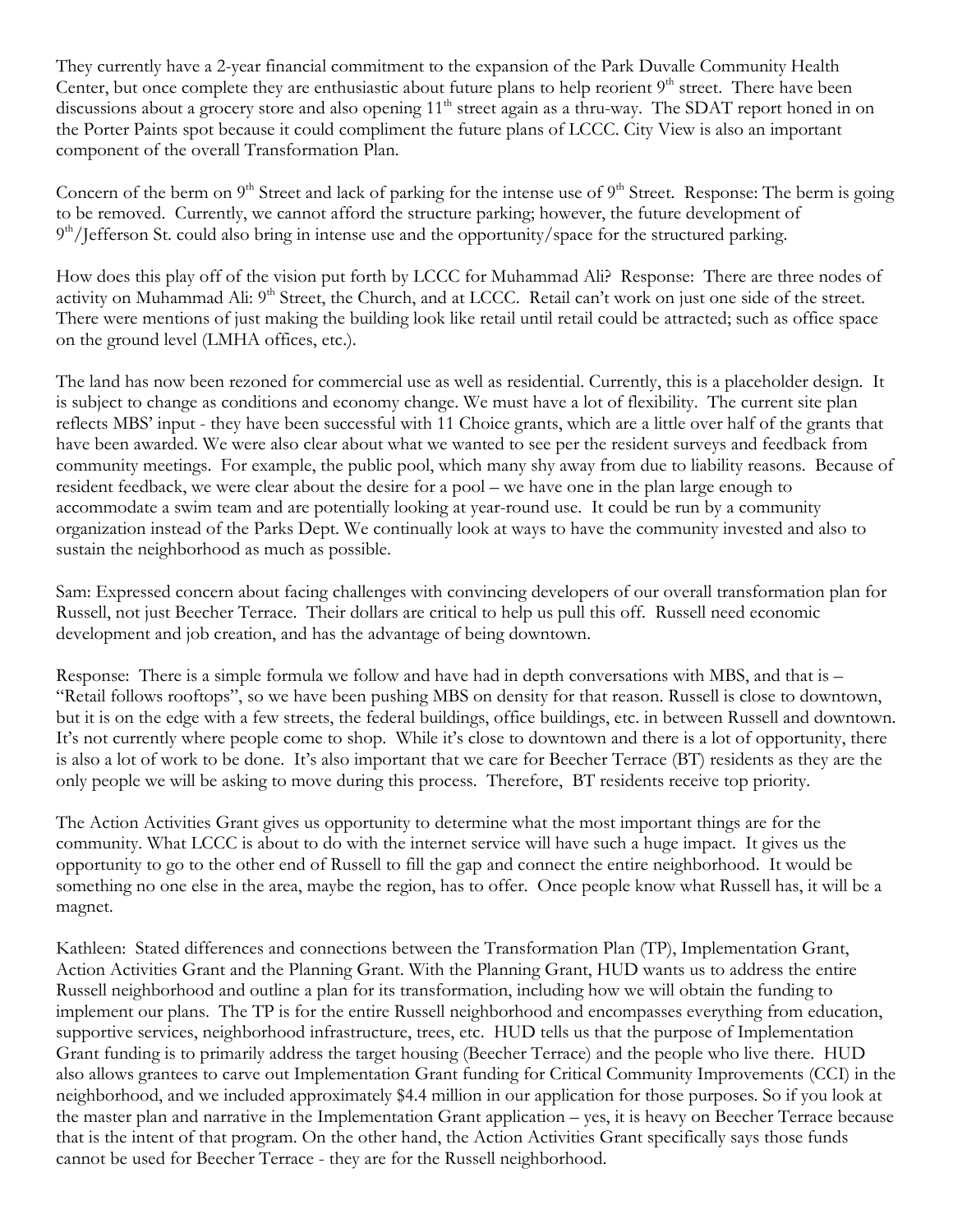Frank: As a precaution, not a criticism, as a person off the street, I would ask what's planned in the rest of the neighborhood outside of Beecher Terrace and the 9<sup>th</sup> Street Corridor. Response: We submitted the TP draft to HUD on 7-15-16. We'll go through more details from the TP for the neighborhood at our next meeting and answer this question in more detail. This directly ties into our Action Activities selection process. Most recently, we have focused on our Implementation Grant application and quarterly report information, so we weren't able to spend much time reviewing the TP draft. The final plan is due January  $16<sup>th</sup>$ , 2017 and there will be further editing between now and then. We will meet with some of you to flesh out more details and edit the TP accordingly.

Question on location for the community pool – does it have to be at Beecher Terrace? Response: The pool and Walnut Street Park could be placed anywhere in Russell and there has been discussion about other possible locations.

Rev. Wright asked if economic studies have been done about the research ratio on the money coming into Louisville and the community, looking specifically at the developer team leadership who are not from Louisville. Response: several subcontractors are local, as will be the construction people, and LMHA has a good history of ensuring MBE participation. Dr. Vahaly at UofL has a model that is very good to show the ripple effect and economic impact of investments in the community.

Rev. Ellis – brought up his struggle with trying to move into the Cedar Street Development.

Sam apologized and asked people to be pushy, but also patient. Gretchen also apologized and commented there has been a number of unfortunate circumstances surrounding the development, the city is working toward resolution of those issues. Comments made that we need a strong neighborhood organization to resolve these kinds of issues.

Kathleen: Speaking of strong neighborhood organization, yesterday we learned of an opportunity to apply for a Technical Assistance (TA) grant and after brainstorming decided the best use for it would be to help support the Choose Russell Neighborhood Organization. The grant is due on July  $27<sup>th</sup>$ , HUD would let us know within 10 days, and it would start 30 days after that. **(Note: we received word on 8-10-16 that we received the TA Grant award and notified Choose Russell's board members).**

We submitted the draft TP and also the CNI quarterly report on July 15<sup>th</sup>. This detailed report provides us with an opportunity to update HUD on our progress, and highlight how we would be an excellent candidate for the Implementation Grant. We received \$1 million for Action Activity Grant. Sarah explained why it is \$1 million instead of \$1.5 million. The content of our application is not why we got less, but HUD received legal notice they couldn't award what they originally planned, so in order to still award 4 recipients, they reduced the award amount per grantee. We received the maximum amount after HUD had to adjust their funding.

Tomorrow we invite anyone who is interested to join us on a conference call from 11am-12pm with HUD to review the Action Activities Grant guidelines and clarify additional details the NOFA didn't cover. You can join by calling in with the phone number and passcode provided or join us at LMHA's offices at 8<sup>th</sup> Street. Today, we have provided you with the guidelines and we also emailed those out. If you join us, we encourage you to read thru what HUD has sent, and also the selection process described in our Action Activities Grant application that is posted on our website. HUD said we need to refine our selection process slightly because HUD has a panel who will review the suggestions outlined in our draft and final Action Activities proposals, so they want community members to be aware that we must receive HUD's final approval. Some things we want to clarify with HUD are their timeline and parameters for the process. As much as possible, we'd like to give Russell residents the final say and hearing HUD's suggestions and feedback will help us prepare for the resident polling process.

Sam: We need a strategy around how to explain to residents what this vote is really about. Response: The Action Activity must specifically support our TP. We plan to produce a special addition of the Vision Russell newsletter